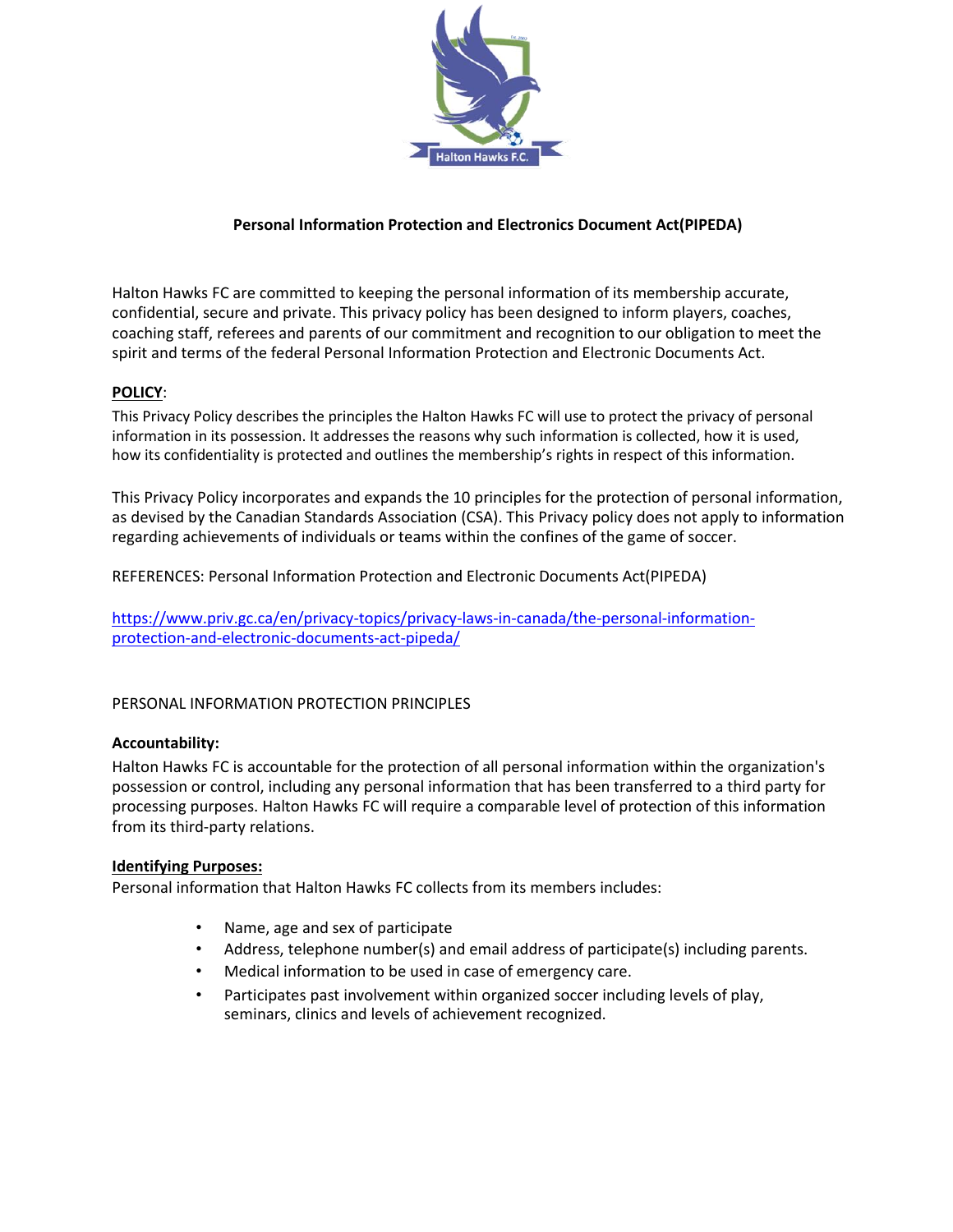Halton Hawks FC's sole purpose for collecting this information is to insure the following criteria are met:

- All participates are identified via proper registration forms which may or may not include photo I.D.
- Participates can be assured other members of his or her team meet the age limits as predefined for the participates
- All participates in a position of instructor, referee, trainer or any other deemed necessary has been properly identified, qualifications provided and has been sanctioned by the ORSC Board of Directors.

## **Consent:**

Halton Hawks FC will obtain consent before or when it collects, uses or discloses personal information about an individual. An individual can provide consent to the collection, use and disclosure of personal information about them expressly or implicitly. Halton Hawks FC will collect, use or disclose personal information without an individual's consent only in limited circumstances as permitted by law. Subject to certain legal and contractual restrictions and reasonable notice, an individual can refuse or withdraw their consent to the collection, use or disclosure of personal information about them at any time. Additional reference can be found on the reverse side of the Halton Hawks FC's registration form, under Section A (Consent for Use of Personal Information).

# **Limiting Collection:**

Halton Hawks FC limits the amount and type of personal information it collects to that which is necessary for the business of the Leagues of Play Halton Hawks FC participates in. Each affiliate of Halton Hawks FC will be responsible for its own collection, use and disclosure of information, with exception to Ontario Soccer and Canada Soccer. Personal Information will be collected using procedures which are fair, transparent and lawful.

### **Limiting Use, Disclosure and Retention:**

Halton Hawks FC will only use the personal information for the purpose for which it was collected as identified in principle #2, unless consent is given by the individual to use or disclose it for another purpose (i.e. newspaper articles). Under certain exceptional circumstances, Halton Hawks FC may have a legal duty or right to disclose personal information without the individual's knowledge or consent. Halton Hawks FC does not disclose this information to public bodies or individuals except as authorized by law. Halton Hawks FC keeps the information only for the length of time necessary to fulfil the purpose(s) for which it was collected. Currently Ontario Soccer requires that all registration data, and all data resulting from a game (game sheets, discipline reports, exhibition games, etc.) must be retained for 7 years after the end of the season, after which the personal information will be destroyed or made anonymous.

### **Accuracy:**

In order to ensure accountability, all personal information will be kept accurate, complete and up to date. Individuals may challenge the accuracy and completeness of personal information about them and have it amended, as appropriate.